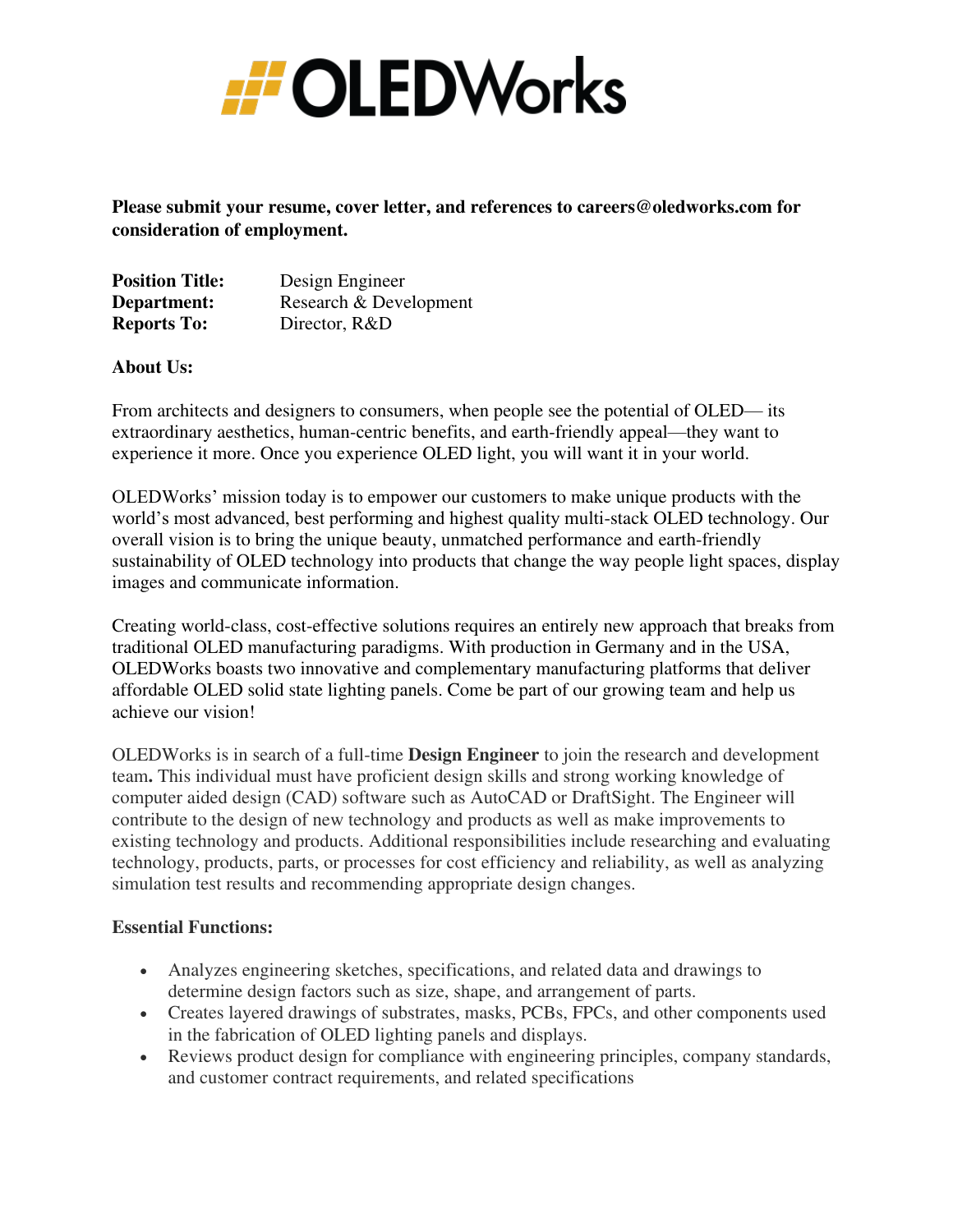- Uses computer-assisted design/drafting equipment and software to develop designs and simulate product performance, both electrical and mechanical
- Creates multiple iterations of design prototypes and helps to establish design rules
- Initiates, evaluates, and approves design changes, specifications, and drawing releases
- Assesses whether a design solution is cost-effective and meets various other Company, customer, and industry standards and regulations
- Resolves engineering design and test problems, and/or customer problems
- Participates in integration of technical activities and products or technology
- May coordinate activities concerned with technical developments, testing, and schedules
- Documents the design process and test results
- Prepares interim and completion project reports
- Supports and works closely with the technology/product development engineers.
- Collaborates with the OLED Production/Fab team to measure machine and parts during production to ensure compliance with design specifications.
- Coordinates the material procurement for experiments

# **Education & Experience:**

Bachelor's Degree in Electrical Engineering, Chemical Engineering, Microelectronics Engineering or Mechanical Engineering or a related field of study required. At least 1-2 years of related job experience in a research and development and/or a manufacturing environment preferred.

# **Competencies & Skills:**

- Proficient design skills
- Strong working knowledge of computer aided design (CAD) software such as AutoCAD or DraftSight. Experience with Solidworks or other mechanical design software a plus.
- Experience with photo mask layout software and handling of GDS mask data a plus
- Working knowledge in Microsoft Office (Word, Outlook, Excel, and PowerPoint) ·
- Understanding of OLEDs, displays, semiconductors or related technologies a plus
- Experience in the development, simulation, and testing of electronic or electromechanical components, ideally desirable in the automotive sector or in general lighting/nonautomotive lighting sectors
- Good knowledge of the design and release of components
- Strong commitment, flexibility, resilience, and independence
- Proficiency in technical data analysis and in using statistical tools · Strong communication skills, both written and verbal, and the ability to work effectively with a wide range of stakeholders in a diverse community
- Ability to plan, develop, and coordinate multiple projects according to timelines
- Problem solving/critical thinking skills
- Detail oriented and quality focused
- Strong interpersonal skills and teamwork focused
- Adaptable through periods of change and growth
- Commitment to adhere to workplace safety requirements and procedures
- Customer/Client focus